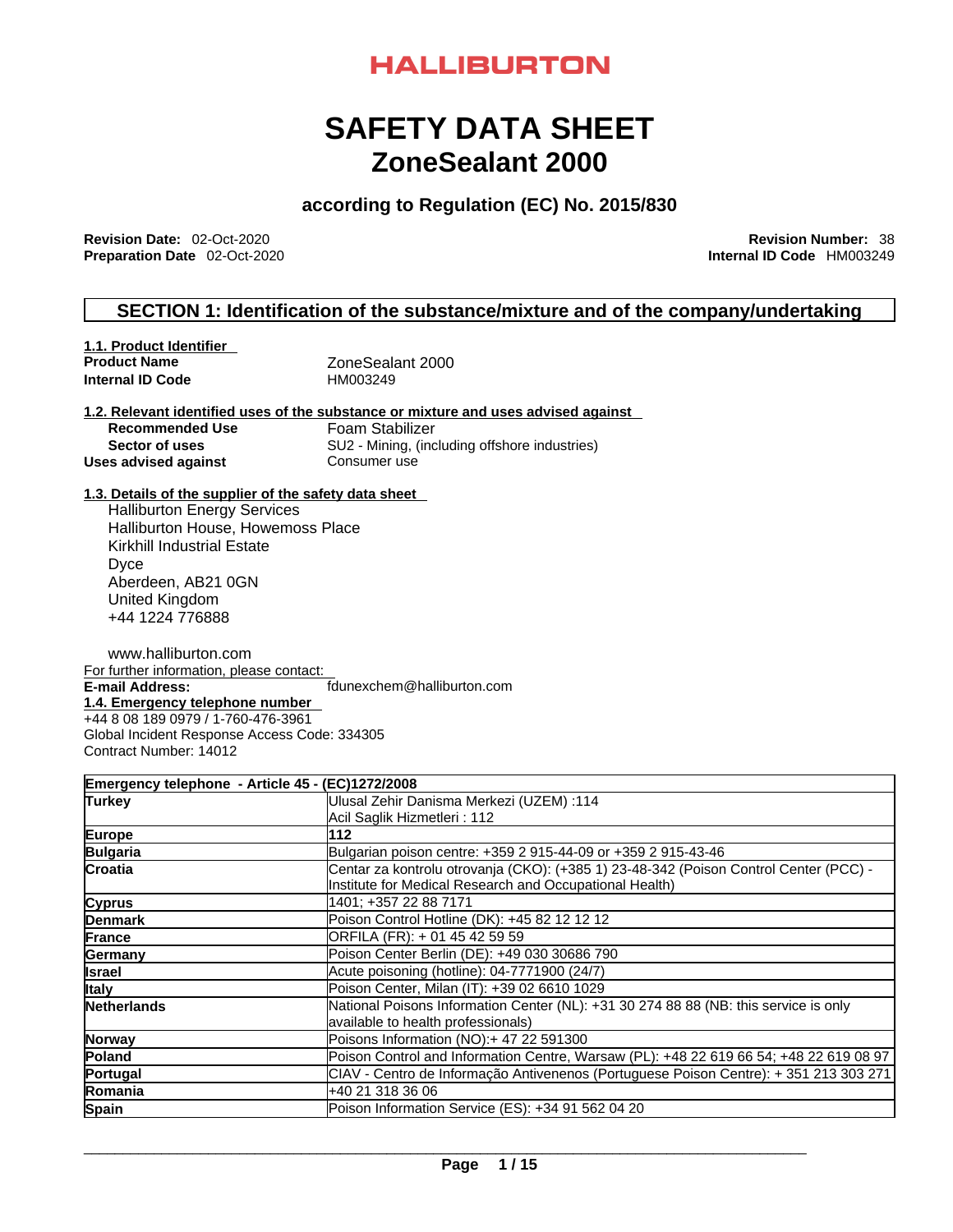\_\_\_\_\_\_\_\_\_\_\_\_\_\_\_\_\_\_\_\_\_\_\_\_\_\_\_\_\_\_\_\_\_\_\_\_\_\_\_\_\_\_\_\_\_\_\_\_\_\_\_\_\_\_\_\_\_\_\_\_\_\_\_\_\_\_\_\_\_\_\_\_\_\_\_\_\_\_\_\_\_\_\_\_\_\_\_\_\_\_\_\_\_ Revision Date: 02-Oct-2020 Revision Number: <sup>38</sup> **Preparation Date** 02-Oct-2020 **Internal ID Code** HM003249

**United Kingdom NHS Direct (UK): +44 0845 46 47** 

#### **SECTION 2: Hazards identification**

#### **2.1. Classification of the substance or mixture**

| <b>Regulation (EC) No 1272/2008</b> |                     |
|-------------------------------------|---------------------|
| <b>Skin Corrosion/Irritation</b>    | Category 2 - H315   |
| Serious Eye Damage/Irritation       | Category 1 - H318   |
| <b>Chronic Aquatic Toxicity</b>     | Category $3 - H412$ |

#### **2.2. Label Elements**

#### **Hazard Pictograms**



**Signal Word: Danger** 

#### **Hazard Statements:**

H315 - Causes skin irritation H318 - Causes serious eye damage H412 - Harmful to aquatic life with long lasting effects

#### **Precautionary Statements:**

P264 - Wash face, hands and any exposed skin thoroughly after handling P280 - Wear protective gloves/protective clothing/eye protection/face protection P302 + P352 - IF ON SKIN: Wash with plenty of water. P332 + P313 - If skin irritation occurs: Get medical advice/attention P305 + P351 + P338 - IF IN EYES: Rinse cautiously with water forseveral minutes. Remove contact lenses, if present and easy to do. Continue rinsing

P310 - Immediately call a POISON CENTER or doctor/physician

#### **Contains**

| <b>Substances</b>                                                          | <b>CAS Number</b> |
|----------------------------------------------------------------------------|-------------------|
| Polyethylene glycol (C6-C10) alkyl ether, sulfate ammonium salt 68037-05-8 |                   |
| 1-Propanaminium, 3-amino-n-(carboxy                                        | 61789-40-0        |
| methyl)-n,n-dimethyl-n-coco alkyl derivatives, hydroxides and              |                   |
| inner salts                                                                |                   |
| Isopropanol                                                                | 67-63-0           |
| Cocoamidopropylamine oxide                                                 | 68155-09-9        |

#### **2.3. Other Hazards**

This mixture contains no substance considered to be persistent, bioaccumulating nor toxic (PBT). This mixture contains no substance considered to be very persistent nor very bioaccumulating (vPvB).

| <b>SECTION 3: Composition/information on ingredients</b> |               |                           |  |                           |                      |
|----------------------------------------------------------|---------------|---------------------------|--|---------------------------|----------------------|
| 3.2. Mixtures                                            |               | Mixture                   |  |                           |                      |
| <b>Substances</b>                                        | <b>EINECS</b> | <b>CAS Number PERCENT</b> |  | <b>EU - CLP Substance</b> | <b>REACH Reg. No</b> |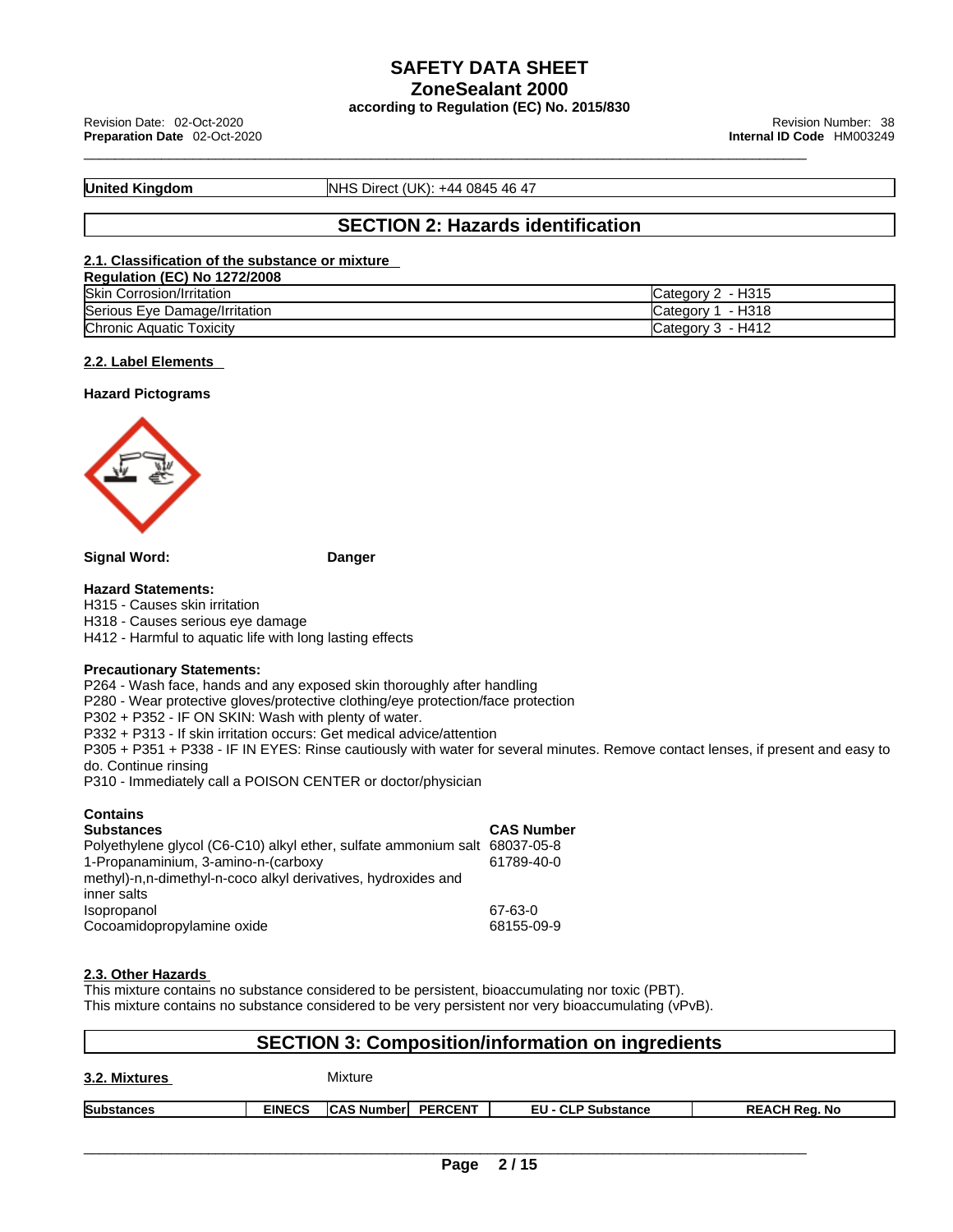\_\_\_\_\_\_\_\_\_\_\_\_\_\_\_\_\_\_\_\_\_\_\_\_\_\_\_\_\_\_\_\_\_\_\_\_\_\_\_\_\_\_\_\_\_\_\_\_\_\_\_\_\_\_\_\_\_\_\_\_\_\_\_\_\_\_\_\_\_\_\_\_\_\_\_\_\_\_\_\_\_\_\_\_\_\_\_\_\_\_\_\_\_ Revision Date: 02-Oct-2020 Revision Number: <sup>38</sup> **Preparation Date** 02-Oct-2020 **Internal ID Code** HM003249

|                                                                                                                            |           |            | (w/w)      | <b>Classification</b>                                                                                                  |                   |
|----------------------------------------------------------------------------------------------------------------------------|-----------|------------|------------|------------------------------------------------------------------------------------------------------------------------|-------------------|
| Polyethylene glycol<br>$(C6-C10)$ alkyl ether, sulfate<br>lammonium salt                                                   | 614-215-8 | 68037-05-8 | $30 - 60%$ | Skin Irrit. 2 (H315)<br>Eye Dam. 1 (H318)<br>Aquatic Chronic 2 (H411)                                                  | No data available |
| 1-Propanaminium,<br>3-amino-n-(carboxy<br>methyl)-n,n-dimethyl-n-coco<br>alkyl derivatives, hydroxides<br>land inner salts | 263-058-8 | 61789-40-0 | $5 - 10%$  | Eye Dam. 1 (H318)<br>Aquatic Chronic 2 (H411)                                                                          | No data available |
| <b>Isopropanol</b>                                                                                                         | 200-661-7 | 67-63-0    | $5 - 10%$  | Flam. Liq. 2 (H225)<br>Eye Irrit. 2 (H319)<br>STOT SE 3 (H336)                                                         | No data available |
| Cocoamidopropylamine<br>loxide                                                                                             | 268-938-5 | 68155-09-9 | $1 - 5%$   | Acute Tox. 4 (H302)<br>Skin Irrit. 2 (H315)<br>Eye Dam. 1 (H318)<br>Aquatic Acute 1 (H400)<br>Aquatic Chronic 1 (H410) | No data available |

**For the full text of the H-phrases mentioned in this Section, see Section 16**

#### **SECTION 4: First aid measures**

#### **4.1. Description of first aid measures**

| If inhaled, move victim to fresh air and seek medical attention.                      |
|---------------------------------------------------------------------------------------|
| In case of contact, immediately flush eyes with plenty of water for at least 30       |
| minutes. Remove contact lenses after the first 5 minutes and continue washing.        |
| Seek immediate medical attention/advice. Suitable emergency eye wash facility         |
| should be immediately available                                                       |
| In case of contact, immediately flush skin with plenty of soap and water for at least |
| 15 minutes. Get medical attention.                                                    |
| Do NOT induce vomiting. Give nothing by mouth. Obtain immediate medical<br>attention. |
|                                                                                       |
|                                                                                       |

**4.2. Most important symptoms and effects, both acute and delayed** Causes severe eye irritation which may damage tissue. Causes skin irritation. May be harmful if swallowed.

**4.3. Indication of any immediate medical attention and special treatment needed Notes to Physician** Treat symptomatically

#### **SECTION 5: Firefighting measures**

#### **5.1. Extinguishing media**

**Suitable Extinguishing Media** Water fog, carbon dioxide, foam, dry chemical. **Extinguishing media which must not be used for safety reasons** None known.

**5.2. Special hazards arising from the substance or mixture Special exposure hazards in a fire**

Decomposition in fire may produce harmful gases.

#### **5.3. Advice for firefighters Special protective equipment for firefighters**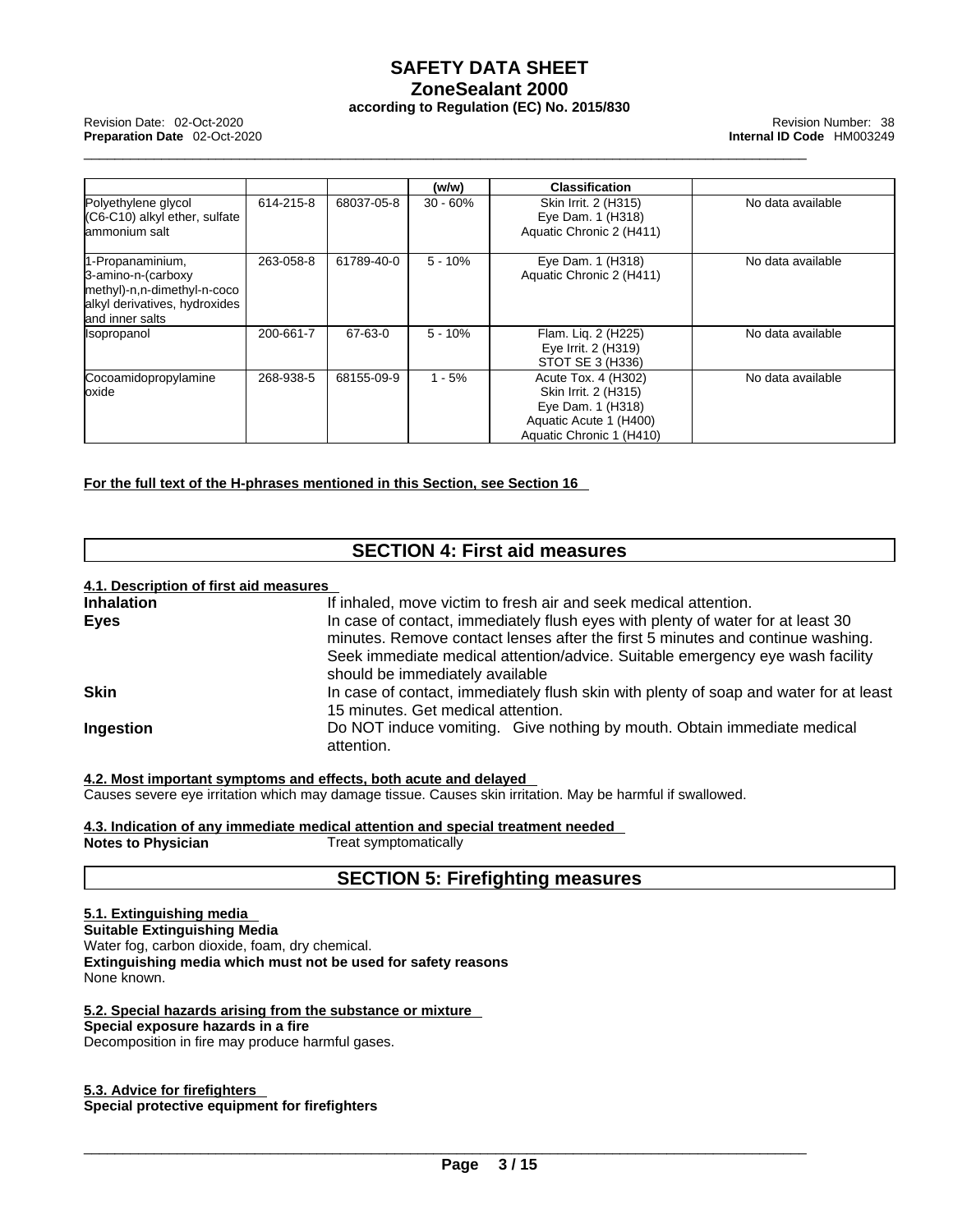Full protective clothing and approved self-contained breathing apparatus required for fire fighting personnel.

#### **SECTION 6: Accidental release measures**

#### **6.1. Personal precautions, protective equipment and emergency procedures**

Use appropriate protective equipment. Remove sources of ignition. Avoid contact with skin, eyes and clothing. Avoid breathing vapors. Ensure adequate ventilation.

See Section 8 for additional information.

#### **6.2. Environmental precautions**

Prevent from entering sewers, waterways, or low areas.

#### **6.3. Methods and material for containment and cleaning up**

Dike far ahead of liquid spill for later disposal. Soak up with inert absorbent material. Pick up and transfer to properly labeled containers.

#### **6.4. Reference to other sections**

See Section 8 and 13 for additional information.

#### **SECTION 7: Handling and storage**

#### **7.1. Precautions for safe handling**

Use appropriate protective equipment. Avoid contact with eyes, skin, or clothing. Wash hands after use. Launder contaminated clothing before reuse. Avoid breathing vapors. Ensure adequate ventilation.

#### **Hygiene Measures**

Handle in accordance with good industrial hygiene and safety practice.

#### **7.2. Conditions for safe storage, including any incompatibilities**

Store in a cool well ventilated area. Store away from oxidizers. Keep container closed when not in use. Store at temperatures between 50 and 100 F (10 and 37.8 C). Do not freeze. Product has a shelf life of 24 months.

#### **7.3. Specific end use(s)**

| <b>Exposure scenario</b> | No information available |
|--------------------------|--------------------------|
| Other Guidelines         | No information available |

#### **SECTION 8: Exposure controls/personal protection**

#### **8.1. Control parameters Exposure Limits**

| Substances                                                                                                                 | <b>CAS Number</b> | EU             | UK                                                                                 | <b>Netherlands</b> | France                                       |
|----------------------------------------------------------------------------------------------------------------------------|-------------------|----------------|------------------------------------------------------------------------------------|--------------------|----------------------------------------------|
| Polyethylene glycol<br>$(C6-C10)$ alkyl ether, sulfate<br>lammonium salt                                                   | 68037-05-8        | Not applicable | Not applicable                                                                     | Not applicable     | Not applicable                               |
| 1-Propanaminium,<br>3-amino-n-(carboxy<br>methyl)-n,n-dimethyl-n-coco<br>alkyl derivatives, hydroxides<br>land inner salts | 61789-40-0        | Not applicable | Not applicable                                                                     | Not applicable     | Not applicable                               |
| <i><b>Isopropanol</b></i>                                                                                                  | 67-63-0           | Not applicable | TWA: 400 ppm<br>TWA: 999 mg/m $3$<br>STEL: 500 ppm<br>STEL: 1250 mg/m <sup>3</sup> | Not applicable     | STEL: 400 ppm<br>STEL: 980 mg/m <sup>3</sup> |
| Cocoamidopropylamine<br>loxide                                                                                             | 68155-09-9        | Not applicable | Not applicable                                                                     | Not applicable     | Not applicable                               |

| Substances                        | ๛<br><b>Number</b><br>IUA. | armany<br>шан                   | spain            | rtuaa            | Finlanc           |
|-----------------------------------|----------------------------|---------------------------------|------------------|------------------|-------------------|
| Polyath<br>alvco<br>.<br>vr<br>vu | $05 - 8$<br>6803<br>. .    | licable<br>$\sim$<br>Not<br>auu | Nο<br>applicable | applicable<br>NΩ | applicable<br>Not |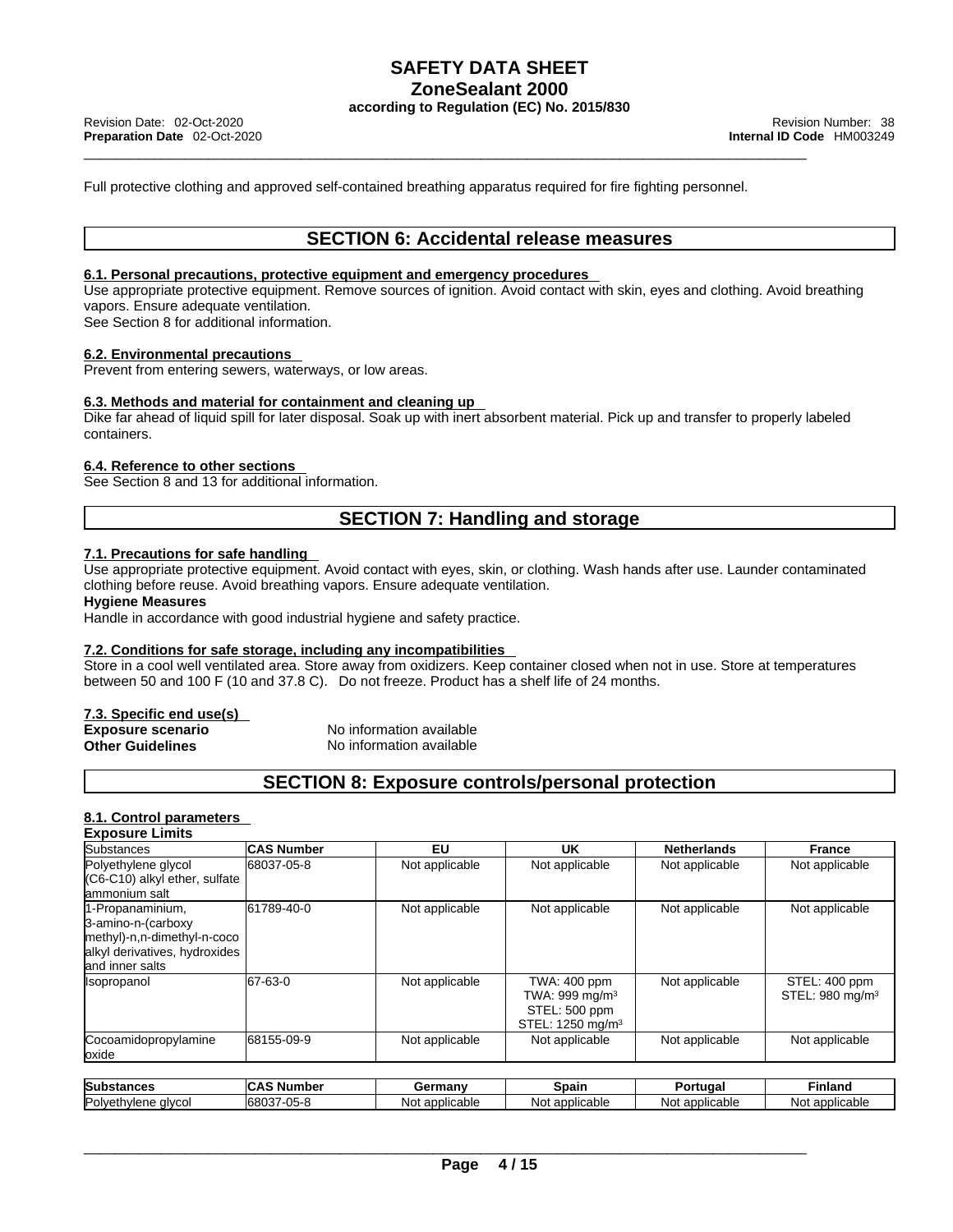### **SAFETY DATA SHEET ZoneSealant 2000**

\_\_\_\_\_\_\_\_\_\_\_\_\_\_\_\_\_\_\_\_\_\_\_\_\_\_\_\_\_\_\_\_\_\_\_\_\_\_\_\_\_\_\_\_\_\_\_\_\_\_\_\_\_\_\_\_\_\_\_\_\_\_\_\_\_\_\_\_\_\_\_\_\_\_\_\_\_\_\_\_\_\_\_\_\_\_\_\_\_\_\_\_\_ Revision Date: 02-Oct-2020 Revision Number: <sup>38</sup> **Preparation Date** 02-Oct-2020 **Internal ID Code** HM003249

| (C6-C10) alkyl ether, sulfate<br>lammonium salt                                                                           |                   |                                                                                             |                                                                                                                 |                                                                                             |                                                                                               |
|---------------------------------------------------------------------------------------------------------------------------|-------------------|---------------------------------------------------------------------------------------------|-----------------------------------------------------------------------------------------------------------------|---------------------------------------------------------------------------------------------|-----------------------------------------------------------------------------------------------|
| 1-Propanaminium,<br>3-amino-n-(carboxy<br>methyl)-n,n-dimethyl-n-coco<br>alkyl derivatives, hydroxides<br>and inner salts | 61789-40-0        | Not applicable                                                                              | Not applicable                                                                                                  | Not applicable                                                                              | Not applicable                                                                                |
| Isopropanol                                                                                                               | 67-63-0           | TWA: 200 ppm<br>TWA: 500 mg/m <sup>3</sup><br>Peak: 400 ppm<br>Peak: 1000 mg/m <sup>3</sup> | TWA: 200 ppm<br>TWA: 500 mg/m <sup>3</sup><br>400 ppm STEL<br>[VLA-EC]; 1000 mg/m <sup>3</sup><br>STEL [VLA-EC] | TWA: 200 ppm<br>STEL: 400 ppm                                                               | TWA: 200 ppm<br>TWA: 500 mg/m <sup>3</sup><br>STEL: 250 ppm<br>STEL: 620 mg/m <sup>3</sup>    |
| Cocoamidopropylamine<br>oxide                                                                                             | 68155-09-9        | Not applicable                                                                              | Not applicable                                                                                                  | Not applicable                                                                              | Not applicable                                                                                |
| <b>Substances</b>                                                                                                         | <b>CAS Number</b> | Austria                                                                                     | <b>Ireland</b>                                                                                                  | <b>Switzerland</b>                                                                          | Norway                                                                                        |
| Polyethylene glycol<br>(C6-C10) alkyl ether, sulfate<br>lammonium salt                                                    | 68037-05-8        | Not applicable                                                                              | Not applicable                                                                                                  | Not applicable                                                                              | Not applicable                                                                                |
| 1-Propanaminium,<br>3-amino-n-(carboxy<br>methyl)-n,n-dimethyl-n-coco<br>alkyl derivatives, hydroxides<br>and inner salts | 61789-40-0        | Not applicable                                                                              | Not applicable                                                                                                  | Not applicable                                                                              | Not applicable                                                                                |
| Isopropanol                                                                                                               | 67-63-0           | TWA: 200 ppm<br>TWA: 500 mg/m <sup>3</sup><br>STEL" 800 ppm<br>STEL" 2000 mg/m <sup>3</sup> | 200 ppm TWA<br>400 ppm STEL                                                                                     | TWA: 200 ppm<br>TWA: 500 mg/m <sup>3</sup><br>STEL: 400 ppm<br>STEL: 1000 mg/m <sup>3</sup> | TWA: 100 ppm<br>TWA: 245 mg/m <sup>3</sup><br>STEL: 125 ppm<br>STEL: 306.25 mg/m <sup>3</sup> |
| Cocoamidopropylamine<br>loxide                                                                                            | 68155-09-9        | Not applicable                                                                              | Not applicable                                                                                                  | Not applicable                                                                              | Not applicable                                                                                |
| <b>Substances</b>                                                                                                         | <b>CAS Number</b> | Italy                                                                                       | Poland                                                                                                          | Hungary                                                                                     | <b>Czech Republic</b>                                                                         |
| Polyethylene glycol<br>(C6-C10) alkyl ether, sulfate                                                                      | 68037-05-8        | Not applicable                                                                              | Not applicable                                                                                                  | Not applicable                                                                              | Not applicable                                                                                |

| $  (C6-C10)$ alkyl ether, sulfate<br>lammonium salt                                                                        |            |                |                                                            |                                                           |                            |
|----------------------------------------------------------------------------------------------------------------------------|------------|----------------|------------------------------------------------------------|-----------------------------------------------------------|----------------------------|
| 1-Propanaminium,<br>3-amino-n-(carboxy<br>methyl)-n,n-dimethyl-n-coco<br>alkyl derivatives, hydroxides<br>land inner salts | 61789-40-0 | Not applicable | Not applicable                                             | Not applicable                                            | Not applicable             |
| <b>Isopropanol</b>                                                                                                         | 67-63-0    | Not applicable | TWA: 900 mg/m <sup>3</sup><br>STEL: 1200 mg/m <sup>3</sup> | TWA: $500 \text{ mg/m}^3$<br>STEL: 2000 mg/m <sup>3</sup> | TWA: 500 mg/m <sup>3</sup> |
| Cocoamidopropylamine<br>loxide                                                                                             | 68155-09-9 | Not applicable | Not applicable                                             | Not applicable                                            | Not applicable             |

| <b>Substances</b>                                                                                                         | <b>CAS Number</b> | <b>Denmark</b>                    | Romania                                                                                  | Croatia                                                                            | <b>Cyprus</b>  |
|---------------------------------------------------------------------------------------------------------------------------|-------------------|-----------------------------------|------------------------------------------------------------------------------------------|------------------------------------------------------------------------------------|----------------|
| Polyethylene glycol (C6-C10)<br>alkyl ether, sulfate ammonium<br>Isalt                                                    | 68037-05-8        | Not applicable                    | Not applicable                                                                           | Not applicable                                                                     | Not applicable |
| 1-Propanaminium,<br>3-amino-n-(carboxy<br>methyl)-n,n-dimethyl-n-coco<br>alkyl derivatives, hydroxides<br>and inner salts | 61789-40-0        | Not applicable                    | Not applicable                                                                           | Not applicable                                                                     | Not applicable |
| <i><b>Isopropanol</b></i>                                                                                                 | 67-63-0           | TWA: 200 ppm<br>TWA: 490 mg/m $3$ | TWA: 81 ppm<br>TWA: $200 \text{ mg/m}^3$<br>STEL: 203 ppm<br>STEL: 500 mg/m <sup>3</sup> | TWA: 400 ppm<br>TWA: 999 mg/m $3$<br>STEL: 500 ppm<br>STEL: 1250 mg/m <sup>3</sup> | Not applicable |
| Cocoamidopropylamine oxide 68155-09-9                                                                                     |                   | Not applicable                    | Not applicable                                                                           | Not applicable                                                                     | Not applicable |

| <b>Substances</b>         | $\sim$<br>∴Numb⊾.<br>שו                         | 10000<br><b>UJULUATIO</b> | l urkev                        |
|---------------------------|-------------------------------------------------|---------------------------|--------------------------------|
| <b>Ilsoprc</b><br>ropanol | $\sim$<br>$\sim$<br><br>$ -$<br>--<br>ю.<br>ັບບ | 980<br>ma/m               | <br><b>IN</b> ot<br>applicable |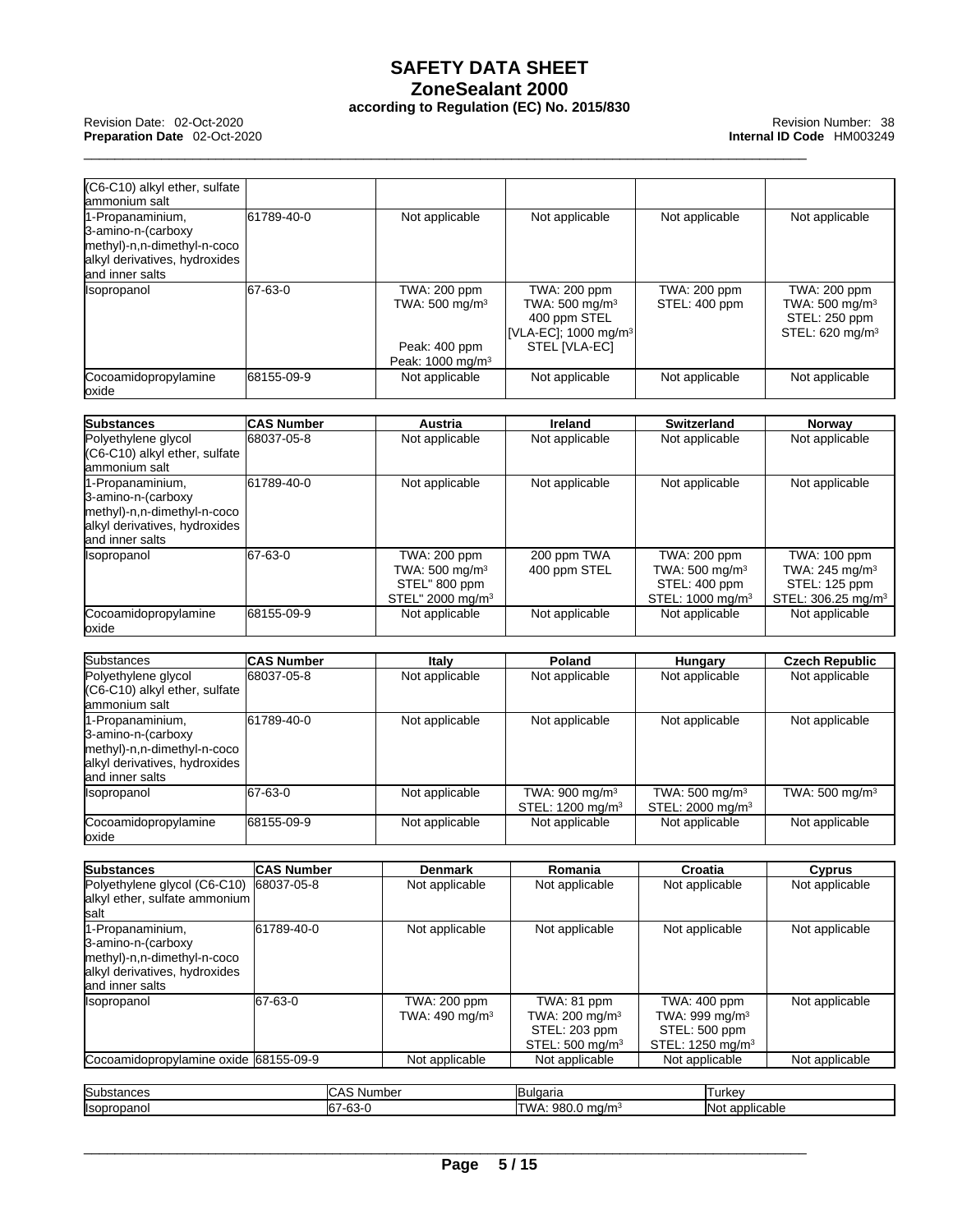\_\_\_\_\_\_\_\_\_\_\_\_\_\_\_\_\_\_\_\_\_\_\_\_\_\_\_\_\_\_\_\_\_\_\_\_\_\_\_\_\_\_\_\_\_\_\_\_\_\_\_\_\_\_\_\_\_\_\_\_\_\_\_\_\_\_\_\_\_\_\_\_\_\_\_\_\_\_\_\_\_\_\_\_\_\_\_\_\_\_\_\_\_ Revision Date: 02-Oct-2020 Revision Number: <sup>38</sup> **Preparation Date** 02-Oct-2020 **Internal ID Code** HM003249

|                                  |                       |                       | $\textsf{ISTEL: } 1225.0 \text{ mg/m}^3$ |               |                                      |
|----------------------------------|-----------------------|-----------------------|------------------------------------------|---------------|--------------------------------------|
| Component                        | <b>European Union</b> | <b>United Kingdom</b> | France                                   | <b>Spain</b>  | Germany                              |
| Isopropanol<br>$67-63-0(5-10%)$  |                       |                       |                                          | 40 mg/L       | 25 mg/L whole blood<br>25 mg/L urine |
| Substances                       | <b>Austria</b>        | <b>Switzerland</b>    | Poland                                   | <b>Norway</b> | Ireland                              |
| Isopropanol<br>$ 67-63-0(5-10%)$ |                       | 25 mg/L               |                                          |               | 40 mg/L                              |

#### **Derived No Effect Level (DNEL)** No information available **Worker**

| ,,,,,,,,            |                       |                                                     |                            |                          |                   |                                                         |                            |                           |                |
|---------------------|-----------------------|-----------------------------------------------------|----------------------------|--------------------------|-------------------|---------------------------------------------------------|----------------------------|---------------------------|----------------|
| <b>Substances</b>   | <b>ILong-term</b>     | Acute / short Long-term                             |                            | Acute / short  Long-term |                   | Acute / short   Long-term                               |                            | Acute / short Hazards for |                |
|                     | exposure -            | lterm                                               | exposure -                 | lterm                    | lexposure -       | lterm                                                   | exposure -                 | lterm                     | the eves -     |
|                     | <b>Isystemic</b>      | lexposure -                                         | local effects, lexposure - |                          | <b>I</b> svstemic | lexposure -                                             | local effects, lexposure - |                           | llocal effects |
|                     | leffects.             | <b>Isystemic</b>                                    | <b>Inhalation</b>          | local effects, leffects, |                   | <b>Isystemic</b>                                        | <b>IDermal</b>             | local effects.            |                |
|                     | <b>Inhalation</b>     | leffects.                                           |                            | <b>Inhalation</b>        | <b>IDermal</b>    | leffects.                                               |                            | lDermal                   |                |
|                     |                       | <b>Inhalation</b>                                   |                            |                          |                   | <b>IDermal</b>                                          |                            |                           |                |
| <b>I</b> sopropanol | $1500 \text{ ma/m}^3$ | Not available Not available Not available 888 mg/kg |                            |                          |                   | Not available Not available Not available Not available |                            |                           |                |
|                     |                       |                                                     |                            |                          | lbw/dav           |                                                         |                            |                           |                |

#### **General Population**

| <b>Substances</b>  | Long-term Acute /    |                    | Long-term Acute / |                       | Long-term Acute /                                                                                                          |                    | Long-term  Acute / |                       | Long-term Acute / |                     | <b>IHazards</b> |
|--------------------|----------------------|--------------------|-------------------|-----------------------|----------------------------------------------------------------------------------------------------------------------------|--------------------|--------------------|-----------------------|-------------------|---------------------|-----------------|
|                    |                      |                    |                   |                       | exposure - short term lexposure - short term lexposure - short term lexposure - short term lexposure - short term lfor the |                    |                    |                       |                   |                     |                 |
|                    | <b>Isystemic</b>     | lexposure - llocal |                   | lexposure - Isvstemic |                                                                                                                            | lexposure - llocal |                    | lexposure - Isvstemic |                   | lexposure - leves - |                 |
|                    | leffects.            | <b>Isvstemic</b>   | leffects.         | llocal                | effects.                                                                                                                   | <b>Isvstemic</b>   | leffects.          | llocal                | leffects.         | llocal              | llocal          |
|                    | <b>Inhalation</b>    | leffects.          | <b>Inhalation</b> | effects.              | Dermal                                                                                                                     | leffects.          | Dermal             | leffects.             | <b>Oral</b>       | leffects.           | <b>leffects</b> |
|                    |                      | Ilnhalation        |                   | <b>Inhalation</b>     |                                                                                                                            | Dermal             |                    | <b>I</b> Dermal       |                   | <b>Oral</b>         |                 |
| <b>Isopropanol</b> | $189 \text{ ma/m}^3$ | <b>INot</b>        | <b>Not</b>        | <b>Not</b>            | 319 mg/kg Not                                                                                                              |                    | <b>Not</b>         | <b>INot</b>           | 26 ma/ka          | <b>Not</b>          | <b>Not</b>      |
|                    |                      | lavailable         | lavailable        | lavailable            | bw/day                                                                                                                     | lavailable         | lavailable         | lavailable            | bw/dav            | lavailable          | available       |

#### **Predicted No Fffect Concentration (PNFC) No information available.**

| ו סשוטנטט וזט בווטטנ טטווטטוונומנוטוו וו וזבטו |                    |                           |            |                   |                   |                           |      |                                        |                    |
|------------------------------------------------|--------------------|---------------------------|------------|-------------------|-------------------|---------------------------|------|----------------------------------------|--------------------|
| <b>Substances</b>                              | <b>IFreshwater</b> | Marine water Intermittent |            | <b>ISewage</b>    | <b>I</b> Sediment | <b>ISediment</b>          | IAir | ISoil                                  | Secondarv          |
|                                                |                    |                           | release    | <b>Itreatment</b> | (freshwater)      | <b>I</b> (marine          |      |                                        | <b>I</b> poisoning |
|                                                |                    |                           |            | lplant            |                   | lwater)                   |      |                                        |                    |
| <i><b>Ilsopropanol</b></i>                     | 1140.9 ma/L        | 1140.9 ma/L               | 140.9 ma/L | 2251 ma/L         | 1552 ma/ka        | 1552 ma/ka                |      | lNot available 28 mg/kg soil1160 mg/kg |                    |
|                                                |                    |                           |            |                   |                   | Isediment dw Isediment dw |      | ldw                                    | lfood              |

#### **8.2. Exposure controls Engineering Controls** Use in a well ventilated area. Local exhaust ventilation should be used in areas without good cross ventilation. **Personal protective equipment** If engineering controls and work practices cannot prevent excessive exposures, the selection and proper use of personal protective equipment should be determined by an industrial hygienist or other qualified professional based on the specific application of this product. **Respiratory Protection** If engineering controls and work practices cannot keep exposure below occupational exposure limits or if exposure is unknown, wear a NIOSH certified, European Standard EN 149, AS/NZS 1715:2009, or equivalent respirator when using this product. Selection of and instruction on using all personal protective equipment, including respirators, should be performed by an Industrial Hygienist or other qualified professional. Organic vapor respirator. In high concentrations, supplied air respirator or a self-contained breathing apparatus. **Hand Protection** Impervious gloves Manufacturer's directions for use should be observed because of great diversity of types. **Skin Protection** Rubber apron. **Eye Protection** Chemical goggles; also wear a face shield if splashing hazard exists. **Other Precautions** Eyewash fountains and safety showers must be easily accessible. **Environmental Exposure Controls** No information available \_\_\_\_\_\_\_\_\_\_\_\_\_\_\_\_\_\_\_\_\_\_\_\_\_\_\_\_\_\_\_\_\_\_\_\_\_\_\_\_\_\_\_\_\_\_\_\_\_\_\_\_\_\_\_\_\_\_\_\_\_\_\_\_\_\_\_\_\_\_\_\_\_\_\_\_\_\_\_\_\_\_\_\_\_\_\_\_\_\_\_\_\_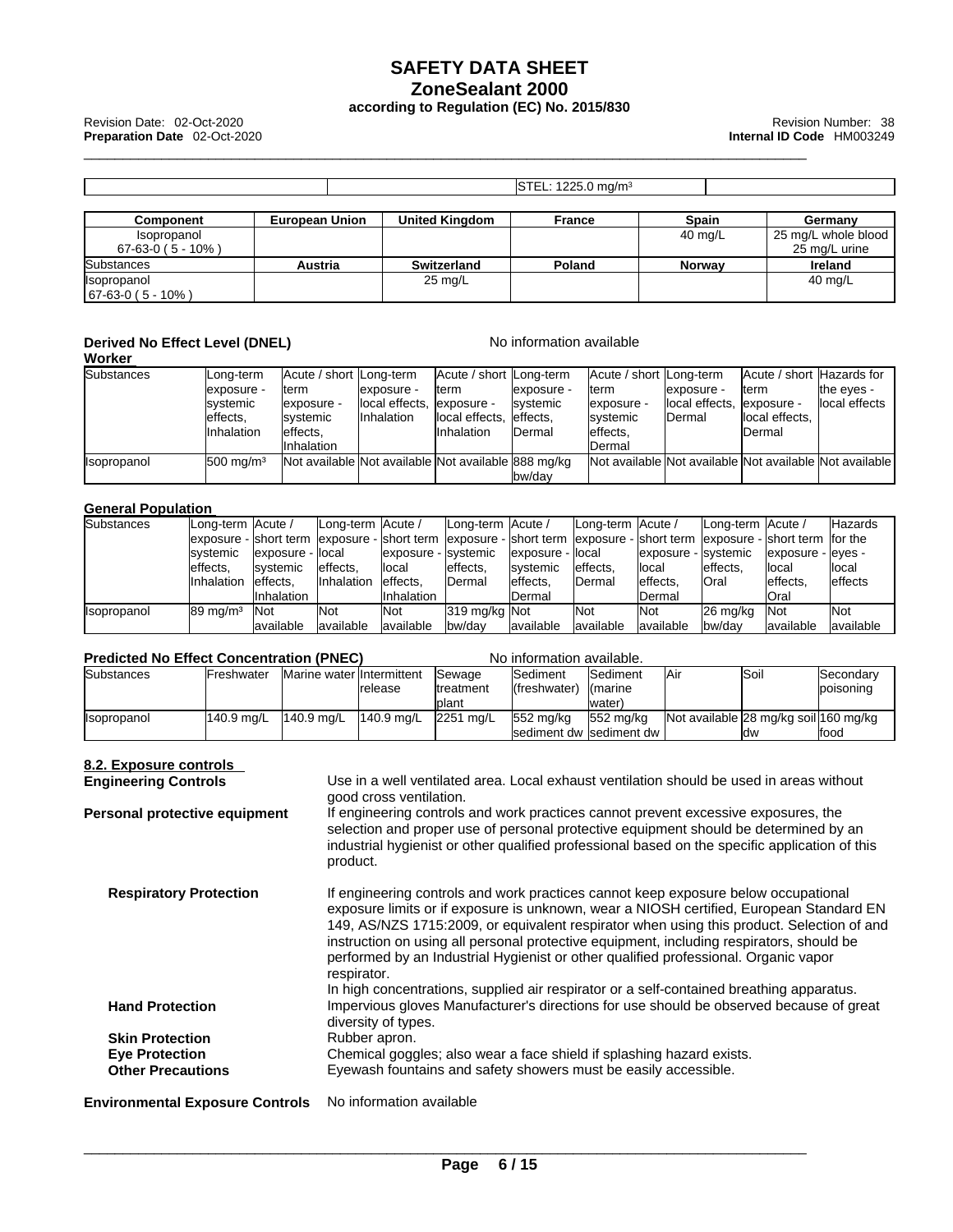#### **SECTION 9: Physical and chemical properties**

#### **9.1. Information on basic physical and chemical properties**

| <b>Physical State: Liquid</b>    |                                        | Color                    | Light yellow                        |
|----------------------------------|----------------------------------------|--------------------------|-------------------------------------|
| Odor:                            | Sweet                                  | Odor                     | No information available            |
|                                  |                                        | Threshold:               |                                     |
| Property                         |                                        | Values                   |                                     |
| Remarks/ - Method                |                                        |                          |                                     |
| pH:                              |                                        | $6.0 - 7.5$              |                                     |
| <b>Freezing Point / Range</b>    |                                        | No data available        |                                     |
| <b>Melting Point / Range</b>     |                                        | No data available        |                                     |
| <b>Pour Point / Range</b>        |                                        | No data available        |                                     |
| <b>Boiling Point / Range</b>     |                                        | No data available        |                                     |
| <b>Flash Point</b>               |                                        |                          | > 93.3 °C $/$ > 200 °F (Closed cup) |
| Flammability (solid, gas)        |                                        | No data available        |                                     |
| Upper flammability limit         |                                        | No data available        |                                     |
| Lower flammability limit         |                                        | No data available        |                                     |
| <b>Evaporation rate</b>          |                                        | No data available        |                                     |
| <b>Vapor Pressure</b>            |                                        | No data available        |                                     |
| <b>Vapor Density</b>             |                                        | No data available        |                                     |
| <b>Specific Gravity</b>          |                                        | 1.06                     |                                     |
| <b>Water Solubility</b>          |                                        | Soluble in water         |                                     |
| Solubility in other solvents     |                                        | No data available        |                                     |
|                                  | Partition coefficient: n-octanol/water | No data available        |                                     |
| <b>Autoignition Temperature</b>  |                                        | No data available        |                                     |
| <b>Decomposition Temperature</b> |                                        | No data available        |                                     |
| <b>Viscosity</b>                 |                                        | < 1000 mPas @ 25°C       |                                     |
| <b>Explosive Properties</b>      |                                        | No information available |                                     |
| <b>Oxidizing Properties</b>      |                                        | No information available |                                     |
|                                  |                                        |                          |                                     |

**9.2. Other information VOC Content (%)** No data available

### **SECTION 10: Stability and reactivity**

**10.1. Reactivity**  Not expected to be reactive.

**10.2. Chemical stability Stable** 

**10.3. Possibility of hazardous reactions** Will Not Occur

**10.4. Conditions to avoid**  Do not freeze

**10.5. Incompatible materials** Strong oxidizers.

**10.6. Hazardous decomposition products**  Carbon monoxide and carbon dioxide.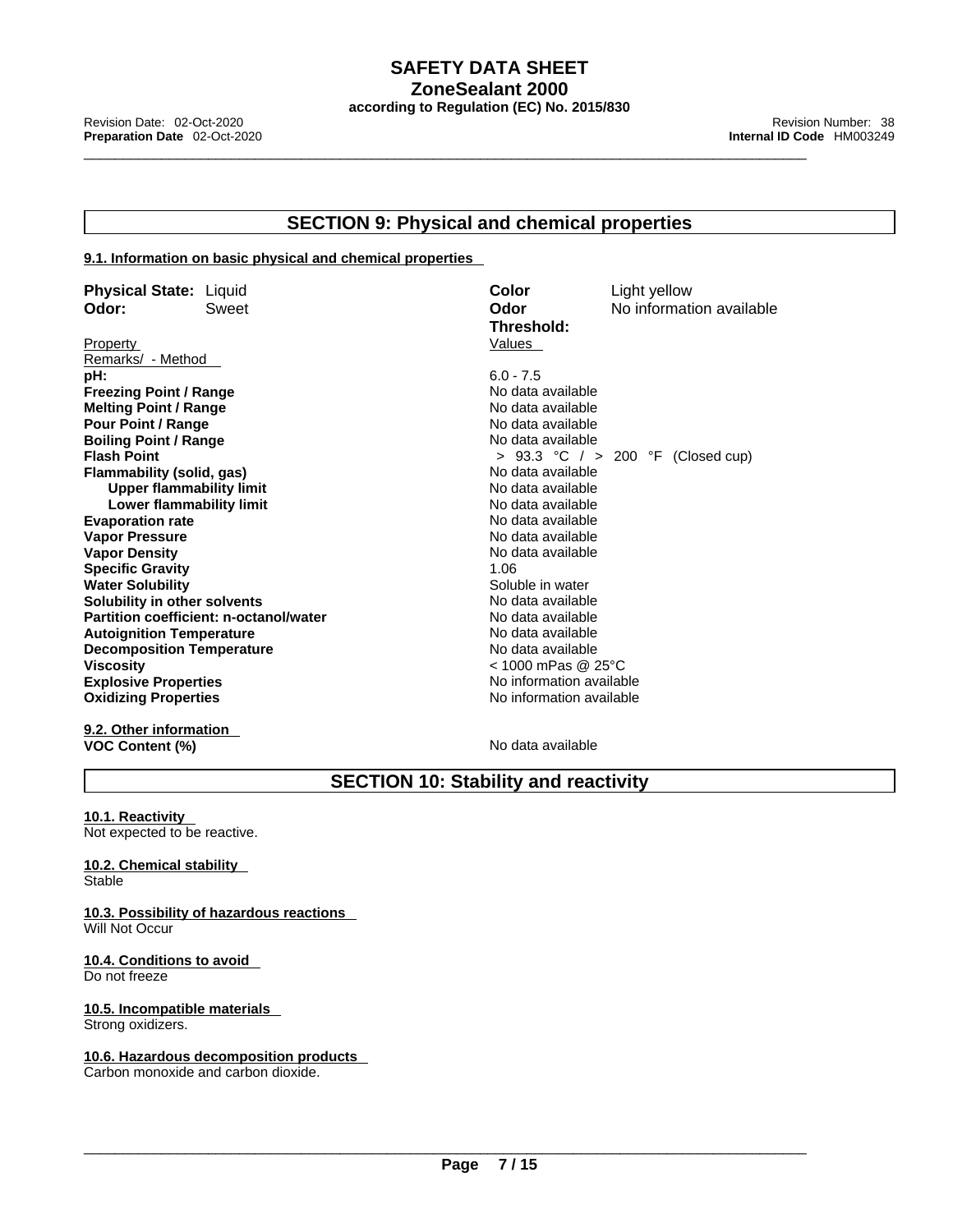\_\_\_\_\_\_\_\_\_\_\_\_\_\_\_\_\_\_\_\_\_\_\_\_\_\_\_\_\_\_\_\_\_\_\_\_\_\_\_\_\_\_\_\_\_\_\_\_\_\_\_\_\_\_\_\_\_\_\_\_\_\_\_\_\_\_\_\_\_\_\_\_\_\_\_\_\_\_\_\_\_\_\_\_\_\_\_\_\_\_\_\_\_ Revision Date: 02-Oct-2020 Revision Number: <sup>38</sup> **Preparation Date** 02-Oct-2020 **Internal ID Code** HM003249

### **SECTION 11: Toxicological information**

| 11.1. Information on toxicological effects |                                                                                                                 |  |  |  |  |  |  |
|--------------------------------------------|-----------------------------------------------------------------------------------------------------------------|--|--|--|--|--|--|
| <b>Acute Toxicity</b>                      |                                                                                                                 |  |  |  |  |  |  |
| <b>Inhalation</b>                          | May cause respiratory irritation.                                                                               |  |  |  |  |  |  |
| <b>Eye Contact</b>                         | Causes severe eye irritation which may damage tissue.                                                           |  |  |  |  |  |  |
| <b>Skin Contact</b>                        | Causes moderate skin irritation.                                                                                |  |  |  |  |  |  |
| Ingestion                                  | May be harmful if swallowed. May cause abdominal pain, vomiting, nausea, and diarrhea.                          |  |  |  |  |  |  |
| <b>Chronic Effects/Carcinogenicity</b>     | No data available to indicate product or components present at greater than 0.1% are<br>chronic health hazards. |  |  |  |  |  |  |

#### **Toxicology data for the components**

| <b>Substances</b>                                                                                                          | <b>CAS Number</b> | LD50 Oral                                  | <b>LD50 Dermal</b>                          | <b>LC50 Inhalation</b>     |
|----------------------------------------------------------------------------------------------------------------------------|-------------------|--------------------------------------------|---------------------------------------------|----------------------------|
| Polyethylene glycol<br>$(C6-C10)$ alkyl ether, sulfate<br>lammonium salt                                                   | 68037-05-8        | 4100 mg/kg (Rat) (Similar<br>substance)    | >5000 mg/kg (Rabbit (Similar)<br>substance) | No data available          |
| 1-Propanaminium,<br>3-amino-n-(carboxy<br>methyl)-n,n-dimethyl-n-coco<br>alkyl derivatives, hydroxides<br>land inner salts | 61789-40-0        | 4900 mg/kg-bw (rat)                        | $>2000$ mg/kg-bw (rat)                      | No data available          |
| <i><b>Isopropanol</b></i>                                                                                                  | 67-63-0           | 4700 mg/kg-bw (rat)                        | 12870 mg/kg-bw (rabbit)                     | 72.6 mg/L (Rat, 4h, vapor) |
| Cocoamidopropylamine<br>loxide                                                                                             | 68155-09-9        | 1064 mg/kg-bw (rat) (similar<br>substance) | $>$ 2174 mg/kg bw (Rat)                     | No data available          |

Rat = Rat, Rabbit = Rabbit, Guinea pig = Cobaia, similar substance = similarsubstance

| <b>Substances</b>                                                                                                          |            | <b>CAS Number Skin corrosion/irritation</b>                    |
|----------------------------------------------------------------------------------------------------------------------------|------------|----------------------------------------------------------------|
| Polyethylene glycol<br>$(C6-C10)$ alkyl ether, sulfate<br>lammonium salt                                                   | 68037-05-8 | Causes moderate skin irritation. (Rabbit) (similar substances) |
| 1-Propanaminium,<br>3-amino-n-(carboxy<br>methyl)-n,n-dimethyl-n-coco<br>alkyl derivatives, hydroxides<br>land inner salts | 61789-40-0 | Not irritating to skin in rabbits.                             |
| <b>Isopropanol</b>                                                                                                         | 67-63-0    | Non-irritating to the skin (Rabbit)                            |
| Cocoamidopropylamine<br>loxide                                                                                             | 68155-09-9 | Non-irritating to the skin (Rabbit) (similar substances)       |

| <b>Substances</b>                                                                                                          |            | CAS Number Serious eye damage/irritation                       |
|----------------------------------------------------------------------------------------------------------------------------|------------|----------------------------------------------------------------|
| Polyethylene glycol<br>$(C6-C10)$ alkyl ether, sulfate<br>ammonium salt                                                    | 68037-05-8 | Causes severe eye irritation (Rabbit) (similar substances)     |
| 1-Propanaminium,<br>3-amino-n-(carboxy<br>methyl)-n,n-dimethyl-n-coco<br>alkyl derivatives, hydroxides<br>land inner salts | 61789-40-0 | Causes severe eye irritation (Rabbit)                          |
| <i><b>Isopropanol</b></i>                                                                                                  | 67-63-0    | Causes moderate eye irritation (Rabbit)                        |
| Cocoamidopropylamine<br>loxide                                                                                             | 68155-09-9 | Eye, rabbit: Causes severe eye irritation (similar substances) |

| <b>Substances</b>               |            | <b>CAS Number Skin Sensitization</b>                                                |
|---------------------------------|------------|-------------------------------------------------------------------------------------|
| Polyethylene glycol             | 68037-05-8 | Did not cause sensitization on laboratory animals (quinea pig) (similar substances) |
| $(C6-C10)$ alkyl ether, sulfate |            |                                                                                     |
| lammonium salt                  |            |                                                                                     |
| 1-Propanaminium,                | 61789-40-0 | Did not cause sensitization on laboratory animals (quinea pig)                      |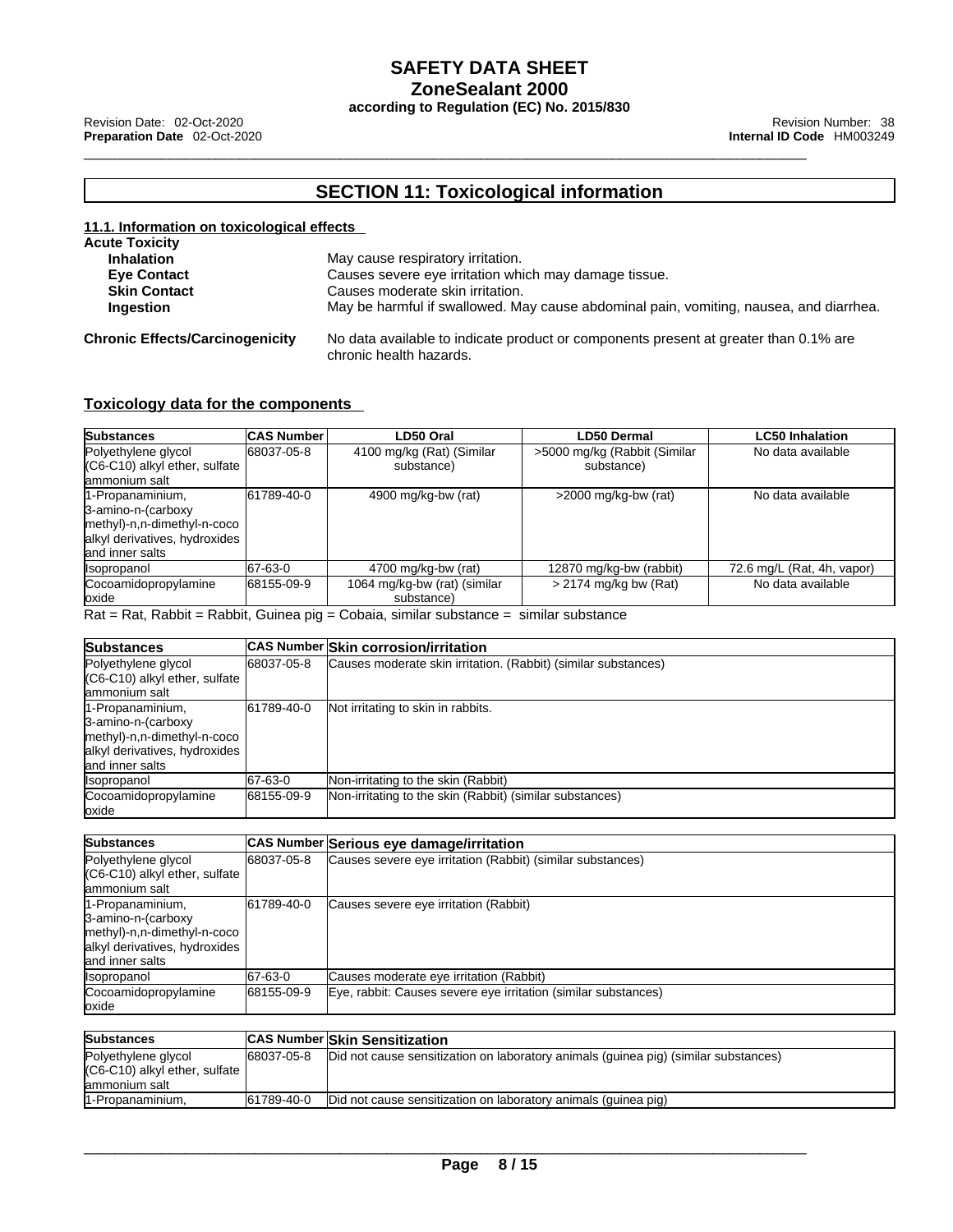| 3-amino-n-(carboxy<br>methyl)-n,n-dimethyl-n-coco<br>alkyl derivatives, hydroxides<br>land inner salts |            |                                                                                     |
|--------------------------------------------------------------------------------------------------------|------------|-------------------------------------------------------------------------------------|
| <i><b>Isopropanol</b></i>                                                                              | 67-63-0    | Did not cause sensitization on laboratory animals (quinea pig)                      |
| Cocoamidopropylamine                                                                                   | 68155-09-9 | Did not cause sensitization on laboratory animals (quinea pig) (similar substances) |
| loxide                                                                                                 |            |                                                                                     |

| <b>Substances</b>                                                                                                         |            | <b>CAS Number Respiratory Sensitization</b> |
|---------------------------------------------------------------------------------------------------------------------------|------------|---------------------------------------------|
| Polyethylene glycol<br>(C6-C10) alkyl ether, sulfate<br>lammonium salt                                                    | 68037-05-8 | No information available                    |
| 1-Propanaminium,<br>3-amino-n-(carboxy<br>methyl)-n,n-dimethyl-n-coco<br>alkyl derivatives, hydroxides<br>and inner salts | 61789-40-0 | <b>No information available</b>             |
| <b>Isopropanol</b>                                                                                                        | 67-63-0    | No information available                    |
| Cocoamidopropylamine<br>oxide                                                                                             | 68155-09-9 | <b>No information available</b>             |

| <b>Substances</b>                                                                                                          |            | <b>CAS Number Mutagenic Effects</b>                                                                                 |
|----------------------------------------------------------------------------------------------------------------------------|------------|---------------------------------------------------------------------------------------------------------------------|
| Polyethylene glycol<br>$(C6-C10)$ alkyl ether, sulfate<br>lammonium salt                                                   | 68037-05-8 | In vitro tests did not show mutagenic effects In vivo tests did not show mutagenic effects. (similar<br>substances) |
| 1-Propanaminium,<br>3-amino-n-(carboxy<br>methyl)-n,n-dimethyl-n-coco<br>alkyl derivatives, hydroxides<br>land inner salts | 61789-40-0 | In vitro tests did not show mutagenic effects In vivo tests did not show mutagenic effects.                         |
| <b>Isopropanol</b>                                                                                                         | 67-63-0    | In vitro tests did not show mutagenic effects. In vivo tests did not show mutagenic effects.                        |
| Cocoamidopropylamine<br>loxide                                                                                             | 68155-09-9 | In vitro tests did not show mutagenic effects In vivo tests did not show mutagenic effects. (similar<br>substances) |

| <b>Substances</b>                                                                                                         |            | <b>CAS Number Carcinogenic Effects</b>                                           |
|---------------------------------------------------------------------------------------------------------------------------|------------|----------------------------------------------------------------------------------|
| Polyethylene glycol<br>(C6-C10) alkyl ether, sulfate<br>ammonium salt                                                     | 68037-05-8 | Did not show carcinogenic effects in animal experiments (similar substances)     |
| 1-Propanaminium,<br>3-amino-n-(carboxy<br>methyl)-n,n-dimethyl-n-coco<br>alkyl derivatives, hydroxides<br>and inner salts | 61789-40-0 | Did not show carcinogenic effects in animal experiments                          |
| <i><b>Isopropanol</b></i>                                                                                                 | 67-63-0    | Did not show carcinogenic effects in animal experiments                          |
| Cocoamidopropylamine<br>loxide                                                                                            | 68155-09-9 | Did not show carcinogenic effects in animal experiments Rat (similar substances) |

| <b>Substances</b>                                                                                                         |            | <b>CAS Number Reproductive toxicity</b>                                                                                               |
|---------------------------------------------------------------------------------------------------------------------------|------------|---------------------------------------------------------------------------------------------------------------------------------------|
| Polyethylene glycol<br>(C6-C10) alkyl ether, sulfate<br>lammonium salt                                                    | 68037-05-8 | Did not show teratogenic effects in animal experiments. (similar substances)                                                          |
| 1-Propanaminium,<br>3-amino-n-(carboxy<br>methyl)-n,n-dimethyl-n-coco<br>alkyl derivatives, hydroxides<br>and inner salts | 61789-40-0 | Animal testing did not show any effects on fertility. Did not show teratogenic effects in animal<br>experiments.                      |
| <i><b>Isopropanol</b></i>                                                                                                 | 67-63-0    | Animal testing did not show any effects on fertility.                                                                                 |
| Cocoamidopropylamine<br>loxide                                                                                            | 68155-09-9 | Animal testing did not show any effects on fertility. Did not show teratogenic effects in animal<br>experiments. (similar substances) |
| <b>Substances</b>                                                                                                         |            | CAS Number STOT - single exposure                                                                                                     |
| Polyethylene glycol                                                                                                       | 68037-05-8 | No significant toxicity observed in animal studies at concentration requiring classification. (similar                                |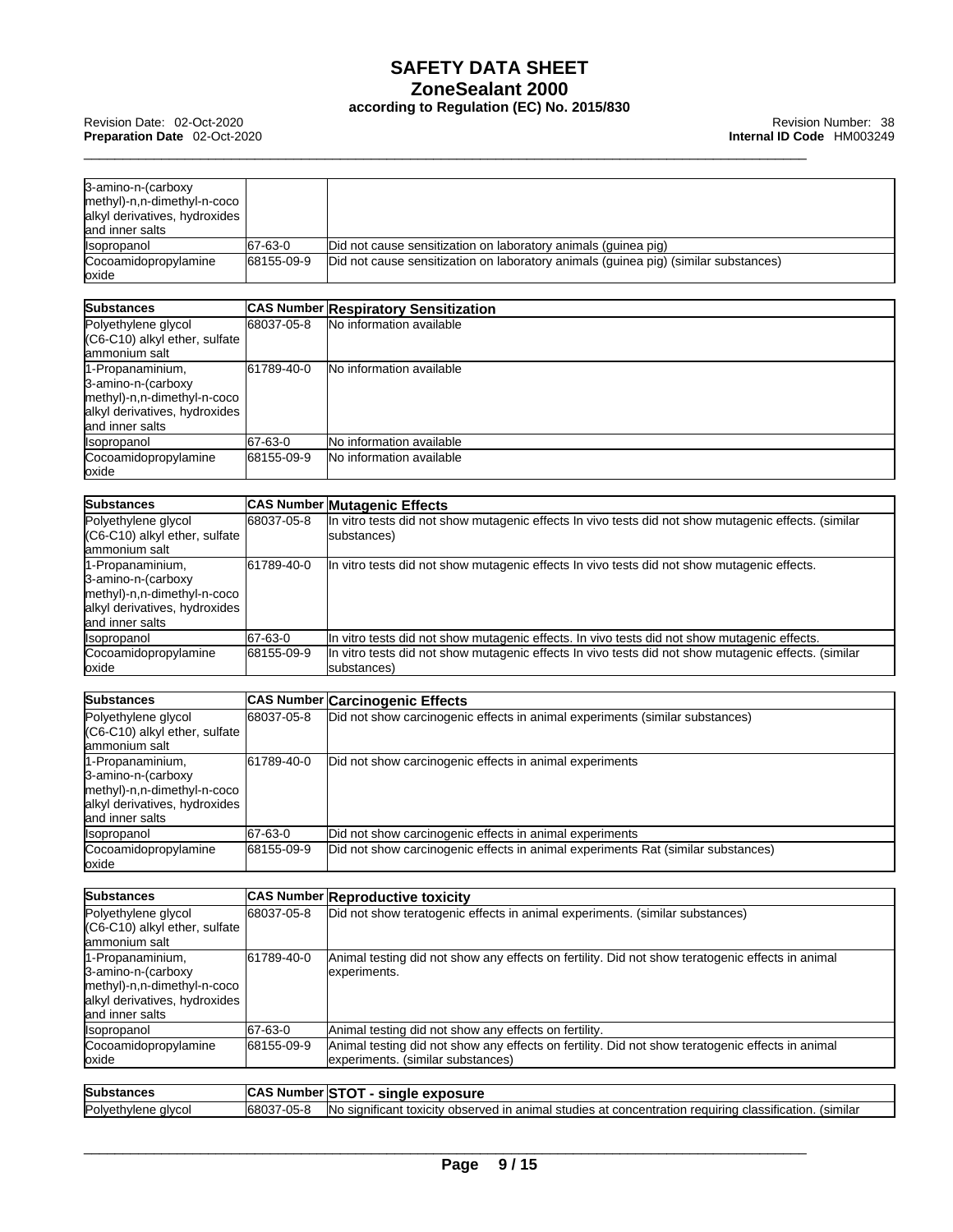| (C6-C10) alkyl ether, sulfate                                                                                              |            | substances)                                                                                                           |
|----------------------------------------------------------------------------------------------------------------------------|------------|-----------------------------------------------------------------------------------------------------------------------|
| lammonium salt                                                                                                             |            |                                                                                                                       |
| 1-Propanaminium,<br>3-amino-n-(carboxy<br>methyl)-n,n-dimethyl-n-coco<br>alkyl derivatives, hydroxides<br>land inner salts | 61789-40-0 | No significant toxicity observed in animal studies at concentration requiring classification.                         |
| Isopropanol                                                                                                                | 67-63-0    | May cause headache, dizziness, and other central nervous system effects.                                              |
| Cocoamidopropylamine<br>oxide                                                                                              | 68155-09-9 | No significant toxicity observed in animal studies at concentration requiring classification.                         |
|                                                                                                                            |            |                                                                                                                       |
| Substances                                                                                                                 |            | CAS Number STOT - repeated exposure                                                                                   |
| Polyethylene glycol<br>(C6-C10) alkyl ether, sulfate<br>lammonium salt                                                     | 68037-05-8 | No significant toxicity observed in animal studies at concentration requiring classification. (similar<br>substances) |
| 1-Propanaminium,<br>3-amino-n-(carboxy<br>methyl)-n,n-dimethyl-n-coco<br>alkyl derivatives, hydroxides<br>land inner salts | 61789-40-0 | No significant toxicity observed in animal studies at concentration requiring classification.                         |
| Isopropanol                                                                                                                | 67-63-0    | No significant toxicity observed in animal studies at concentration requiring classification. (similar<br>substances) |
| Cocoamidopropylamine<br>loxide                                                                                             | 68155-09-9 | No significant toxicity observed in animal studies at concentration requiring classification.                         |
| Substances                                                                                                                 |            | <b>CAS Number Aspiration hazard</b>                                                                                   |
| Polyethylene glycol<br>(C6-C10) alkyl ether, sulfate<br>lammonium salt                                                     | 68037-05-8 | Not applicable                                                                                                        |
| 1-Propanaminium,<br>3-amino-n-(carboxy                                                                                     | 61789-40-0 | Not applicable                                                                                                        |

| 161789-40-0                   | INot applicable |
|-------------------------------|-----------------|
|                               |                 |
| methyl)-n,n-dimethyl-n-coco   |                 |
| alkyl derivatives, hydroxides |                 |
|                               |                 |
| 67-63-0                       | Not applicable  |
| 68155-09-9                    | Not applicable  |
|                               |                 |
|                               |                 |

### **SECTION 12: Ecological information**

#### **12.1. Toxicity**

| <b>Substances</b>                                                                                                    | <b>CAS Number</b> | <b>Toxicity to Algae</b>                                                                                                                                                                                                              | <b>Toxicity to Fish</b>                                                                                                                                                                   | <b>Toxicity to</b>       | <b>Toxicity to Invertebrates</b>                                                                                                                                              |
|----------------------------------------------------------------------------------------------------------------------|-------------------|---------------------------------------------------------------------------------------------------------------------------------------------------------------------------------------------------------------------------------------|-------------------------------------------------------------------------------------------------------------------------------------------------------------------------------------------|--------------------------|-------------------------------------------------------------------------------------------------------------------------------------------------------------------------------|
|                                                                                                                      |                   |                                                                                                                                                                                                                                       |                                                                                                                                                                                           | <b>Microorganisms</b>    |                                                                                                                                                                               |
| Polyethylene glycol<br>$(C6-C10)$ alkyl ether,<br>sulfate ammonium salt                                              | 68037-05-8        | EC50 (72h) 73.52 mg/L<br>(Skeletonema costatum)<br>ErC50 (72h) 32 mg/L<br>(Selenstrum<br>capriconutum) (similar<br>substance)<br>NOErC (72h) 9 mg/L<br>(Selenastrum<br>capricornutum)<br>NOEC (72h) 32 mg/L<br>(Skeletonema costatum) | LC50 (96h) 1 - 2.5 mg/L<br>(Salmo trutta) (similar<br>substance)<br>LC50 (96h) 350 mg/L<br>(Scophthalmus maximus)<br>NOEC (30d) 0.88 mg/L<br>(Pimephales promelas)<br>(similar substance) | No information available | EC50 (48h) 1.17 mg/L<br>(Daphnia magna) (similar<br>substance)<br>LC50 (96h) 232.5 mg/L<br>(Acartia tonsa)<br>NOEC (21d) 0.37 mg/L<br>(Daphnia magna) (similar)<br>substance) |
| 1-Propanaminium,<br>3-amino-n-(carboxy<br>methyl)-n,n-dimethyl-n-co<br>co alkyl derivatives,<br>hydroxides and inner | 61789-40-0        | EC50 (96 h) 0.55 mg/L<br>(Desmodesmus<br>subspicatus)<br>EC50 (72 h) 17.2 mg/L<br>(Scenedesmus                                                                                                                                        | LC50 (96 h) 2 mg/L<br>(Brachydanio rerio)<br>NOEC (28 d) 16 mg/L<br>(Oncorhynchus mykiss)                                                                                                 | No information available | EC50 (48 h) 6.5 mg/L<br>(Daphnia magna)<br>NOEC (21 d) 0.9 mg/L<br>(Daphnia magna)<br>NOEC (21 d) 0.932 mg/L                                                                  |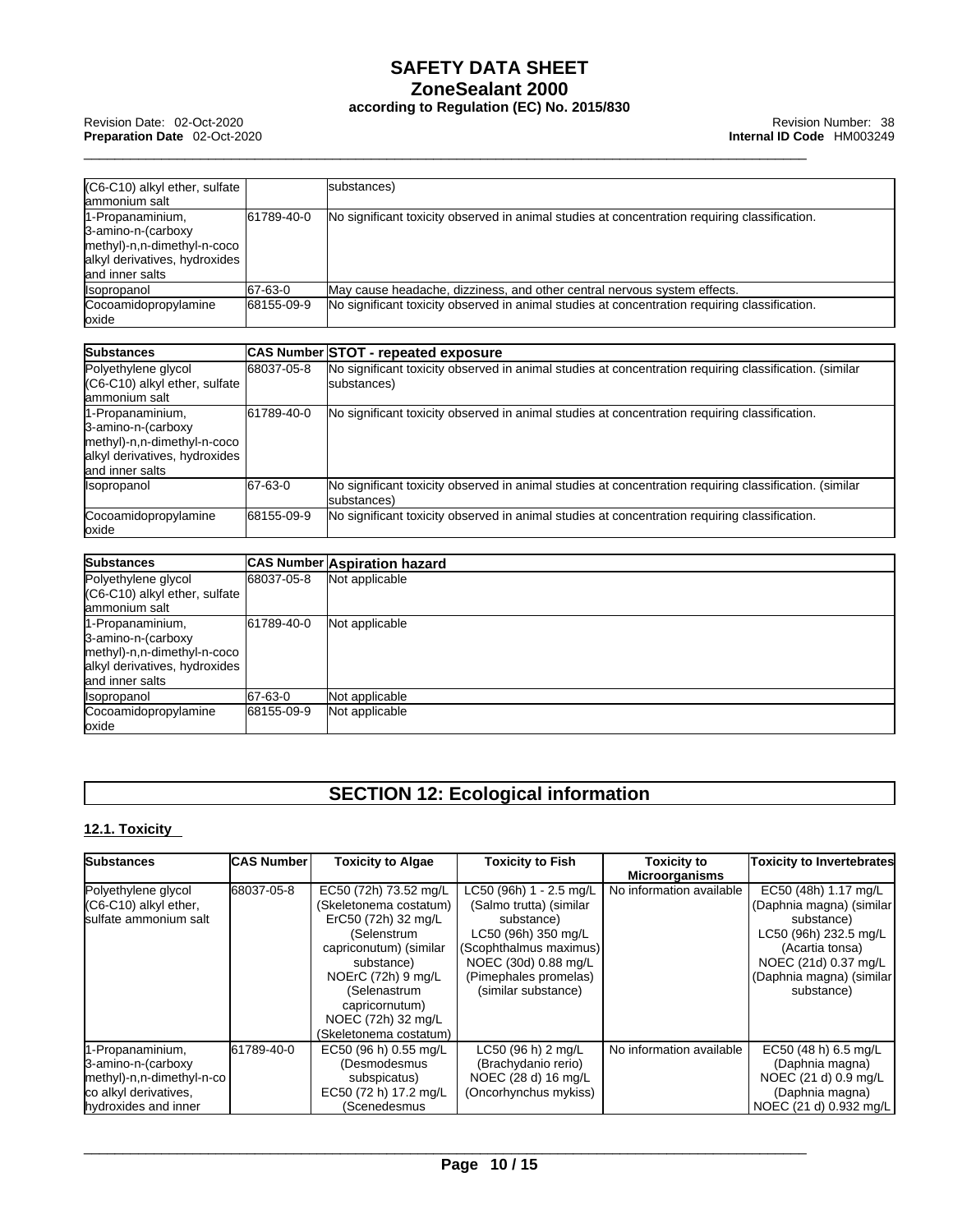\_\_\_\_\_\_\_\_\_\_\_\_\_\_\_\_\_\_\_\_\_\_\_\_\_\_\_\_\_\_\_\_\_\_\_\_\_\_\_\_\_\_\_\_\_\_\_\_\_\_\_\_\_\_\_\_\_\_\_\_\_\_\_\_\_\_\_\_\_\_\_\_\_\_\_\_\_\_\_\_\_\_\_\_\_\_\_\_\_\_\_\_\_ Revision Date: 02-Oct-2020 Revision Number: <sup>38</sup> **Preparation Date** 02-Oct-2020 **Internal ID Code** HM003249

| <b>salts</b>         |            | subspicatus)           |                         |                          | (Daphnia magna)        |
|----------------------|------------|------------------------|-------------------------|--------------------------|------------------------|
|                      |            | EC50 (72 h) 9.86 mg/L  |                         |                          | NOEC (21 d) 2.98 mg/L  |
|                      |            | (Scenedesmus           |                         |                          | (Daphnia magna)        |
|                      |            | subspicatus)           |                         |                          | NOEC (21 d) 0.03 mg/L  |
|                      |            | EC50 (72 h) 30 mg/L    |                         |                          | (Daphnia magna)        |
|                      |            | (Scenedesmus           |                         |                          | NOEC (21 d) 0.065 mg/L |
|                      |            | subspicatus)           |                         |                          | (Daphnia magna)        |
| Isopropanol          | 67-63-0    | EC50 (72h) > 1000 mg/L | LC50 (96h) 9640 mg/L    | TT (16h) 1050 mg/L       | EC50 (48 h)=2285 mg/L  |
|                      |            | (Desmodesmus           | (Pimephales promelas)   | (Pseudomonas putida)     | (Daphnia sp.)          |
|                      |            | subspicatus)           | LC50 (7d) 7060 mg/L     |                          | EC50 (24h) > 10,000    |
|                      |            | EC50 (7d) 1800 mg/L    | (Poecilia reticulata)   |                          | mg/L (Daphnia magna)   |
|                      |            | (meanextinction        |                         |                          |                        |
|                      |            | value)(Scenedesmus     |                         |                          |                        |
|                      |            | quadricauda)           |                         |                          |                        |
| Cocoamidopropylamine | 68155-09-9 | EC50 (72 h) 1.81 mg/L  | $LC50 (96h) > 1.0$ mg/L | No information available | EC50 (48h) 21.0 mg/L   |
| oxide                |            | (Skeletonema costatum) | (Scophthalmus maximus)  |                          | (Acartia tonsa)        |
|                      |            | NOEC (28 d) ?0.067     |                         |                          |                        |
|                      |            | mg/L (Periphyton       |                         |                          |                        |
|                      |            | community)             |                         |                          |                        |

growth rate = growth rate, similar substance = similar substance, activated sludge = activated sludge, reproduction = reproduction

#### **12.2. Persistence and degradability**

| <b>Substances</b>                                 | <b>CAS Number</b> | <b>Persistence and Degradability</b> |
|---------------------------------------------------|-------------------|--------------------------------------|
| Polyethylene glycol (C6-C10) alkyl ether, sulfate | 68037-05-8        | Readily biodegradable                |
| lammonium salt                                    |                   |                                      |
| 1-Propanaminium, 3-amino-n-(carboxy               | 61789-40-0        | Readily biodegradable (>90% @ 28d)   |
| methyl)-n,n-dimethyl-n-coco alkyl derivatives,    |                   |                                      |
| hydroxides and inner salts                        |                   |                                      |
| <i><b>Isopropanol</b></i>                         | 67-63-0           | Readily biodegradable (53% @ 5d)     |
| Cocoamidopropylamine oxide                        | 68155-09-9        | Readily biodegradable (97% @ 28d)    |

#### **12.3. Bioaccumulative potential**

| <b>Substances</b>                                 | <b>CAS Number</b> | <b>Bioaccumulation</b> |
|---------------------------------------------------|-------------------|------------------------|
| Polyethylene glycol (C6-C10) alkyl ether, sulfate | 68037-05-8        | Log Pow = $0.7$        |
| lammonium salt                                    |                   |                        |
| 1-Propanaminium, 3-amino-n-(carboxy               | 61789-40-0        | Log Pow $=0.9$         |
| methyl)-n,n-dimethyl-n-coco alkyl derivatives,    |                   |                        |
| hydroxides and inner salts                        |                   |                        |
| <b>Isopropanol</b>                                | 67-63-0           | LogPow $< 4.5$         |
| Cocoamidopropylamine oxide                        | 68155-09-9        | Log Kow $< 4.5$        |

#### **12.4. Mobility in soil**

| <b>Substances</b>                                         | <b>CAS Number</b> | <b>Mobility</b>                 |
|-----------------------------------------------------------|-------------------|---------------------------------|
| Polyethylene glycol (C6-C10) alkyl ether, sulfate         | 68037-05-8        | <b>No information available</b> |
| lammonium salt                                            |                   |                                 |
| 1-Propanaminium, 3-amino-n-(carboxy                       | 61789-40-0        | <b>No information available</b> |
| methyl)-n,n-dimethyl-n-coco alkyl derivatives, hydroxides |                   |                                 |
| land inner salts                                          |                   |                                 |
| <i><b>I</b></i> sopropanol                                | 67-63-0           | No information available        |
| Cocoamidopropylamine oxide                                | 68155-09-9        | No information available        |

#### **12.5. Results of PBT and vPvB assessment**

This mixture contains no substance considered to be persistent, bioaccumulating nor toxic (PBT). This mixture contains no substance considered to be very persistent nor very bioaccumulating (vPvB).

| Sub | _ |  | יחר<br><br>.,<br>--<br>пет.<br>___ |
|-----|---|--|------------------------------------|
|     |   |  |                                    |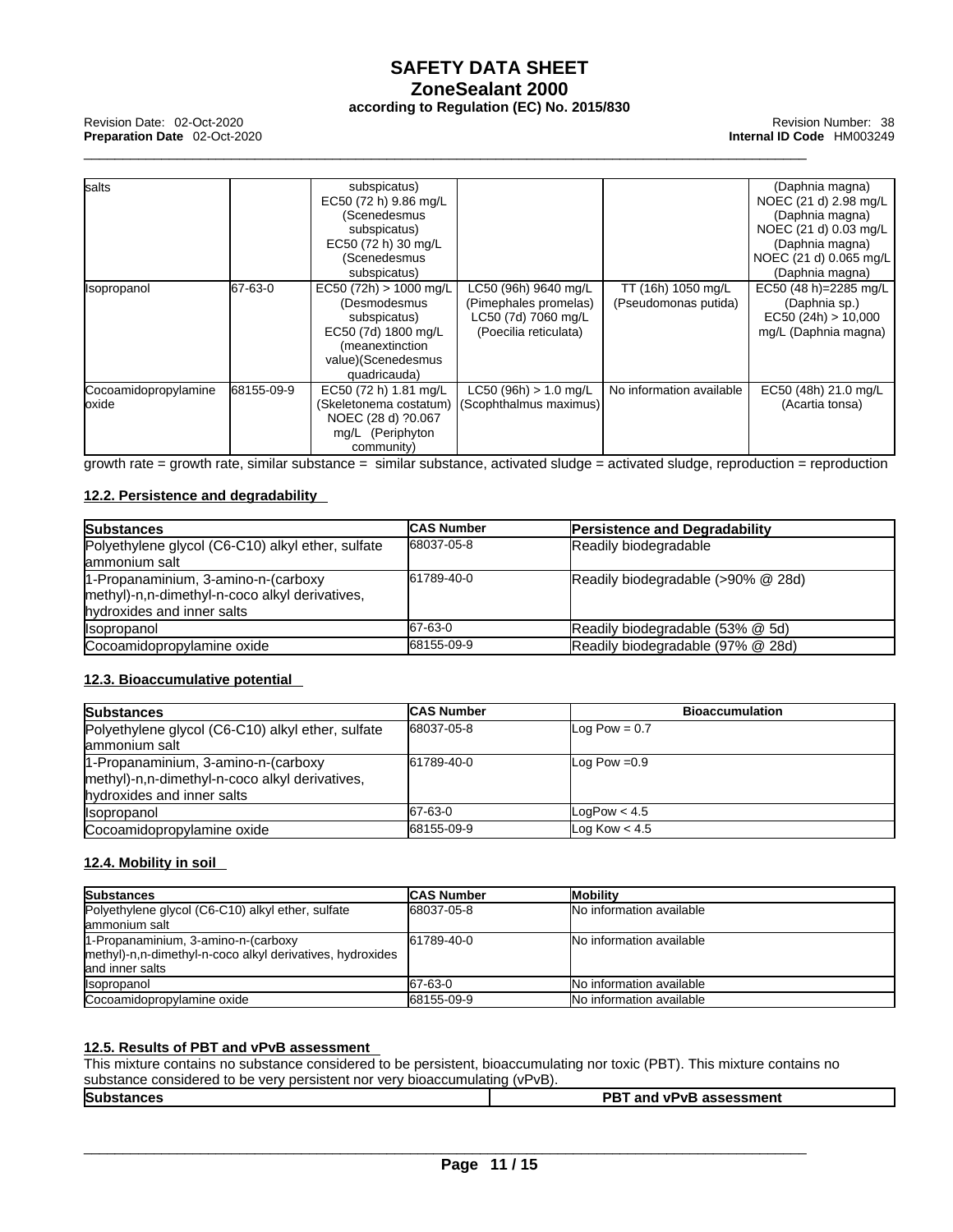\_\_\_\_\_\_\_\_\_\_\_\_\_\_\_\_\_\_\_\_\_\_\_\_\_\_\_\_\_\_\_\_\_\_\_\_\_\_\_\_\_\_\_\_\_\_\_\_\_\_\_\_\_\_\_\_\_\_\_\_\_\_\_\_\_\_\_\_\_\_\_\_\_\_\_\_\_\_\_\_\_\_\_\_\_\_\_\_\_\_\_\_\_ Revision Date: 02-Oct-2020 Revision Number: <sup>38</sup> **Preparation Date** 02-Oct-2020 **Internal ID Code** HM003249

| Polyethylene glycol (C6-C10) alkyl ether, sulfate ammonium salt | Not PBT/vPvB |
|-----------------------------------------------------------------|--------------|
| 1-Propanaminium, 3-amino-n-(carboxy                             | Not PBT/vPvB |
| methyl)-n,n-dimethyl-n-coco alkyl derivatives, hydroxides and   |              |
| linner salts                                                    |              |
| Ilsopropanol                                                    | Not PBT/vPvB |
| Cocoamidopropylamine oxide                                      | Not PBT/vPvB |

#### **12.6. Other adverse effects**

**Endocrine Disruptor Information**

This product does not contain any known or suspected endocrine disruptors

### **SECTION 13: Disposal considerations**

# **13.1. Waste treatment methods**

**Disposal methods** Disposal should be made in accordance with federal, state, and local regulations.<br> **Contaminated Packaging** Follow all applicable national or local regulations. Follow all applicable national or local regulations.

### **SECTION 14: Transport information**

#### **IMDG/IMO**

| <b>UN Number</b>                   | Not restricted |
|------------------------------------|----------------|
| UN proper shipping name:           | Not restricted |
| <b>Transport Hazard Class(es):</b> | Not applicable |
| <b>Packing Group:</b>              | Not applicable |
| <b>Environmental Hazards:</b>      | Not applicable |
| ADN                                |                |
| <b>UN Number</b>                   | Not restricted |
| UN proper shipping name:           | Not restricted |
| <b>Packing Group</b>               | Not applicable |
| <b>Environmental Hazards:</b>      | Not applicable |
| <b>ADR/RID</b>                     |                |
| <b>UN Number</b>                   | Not restricted |
| UN proper shipping name:           | Not restricted |
| <b>Packing Group</b>               | Not applicable |
| <b>Environmental Hazards:</b>      | Not applicable |
| <b>IATA/ICAO</b>                   |                |
| <b>UN Number</b>                   | Not restricted |
| UN proper shipping name:           | Not restricted |
| <b>Transport Hazard Class(es):</b> | Not applicable |
| <b>Packing Group:</b>              | Not applicable |
| <b>Environmental Hazards:</b>      | Not applicable |
| 14.1. UN Number                    | Not restricted |
| 14.2. UN proper shipping name:     | Not restricted |
| 14.3.                              |                |
| 14.4. Packing Group                | Not applicable |
| 14.5. Environmental Hazards:       | Not applicable |
|                                    |                |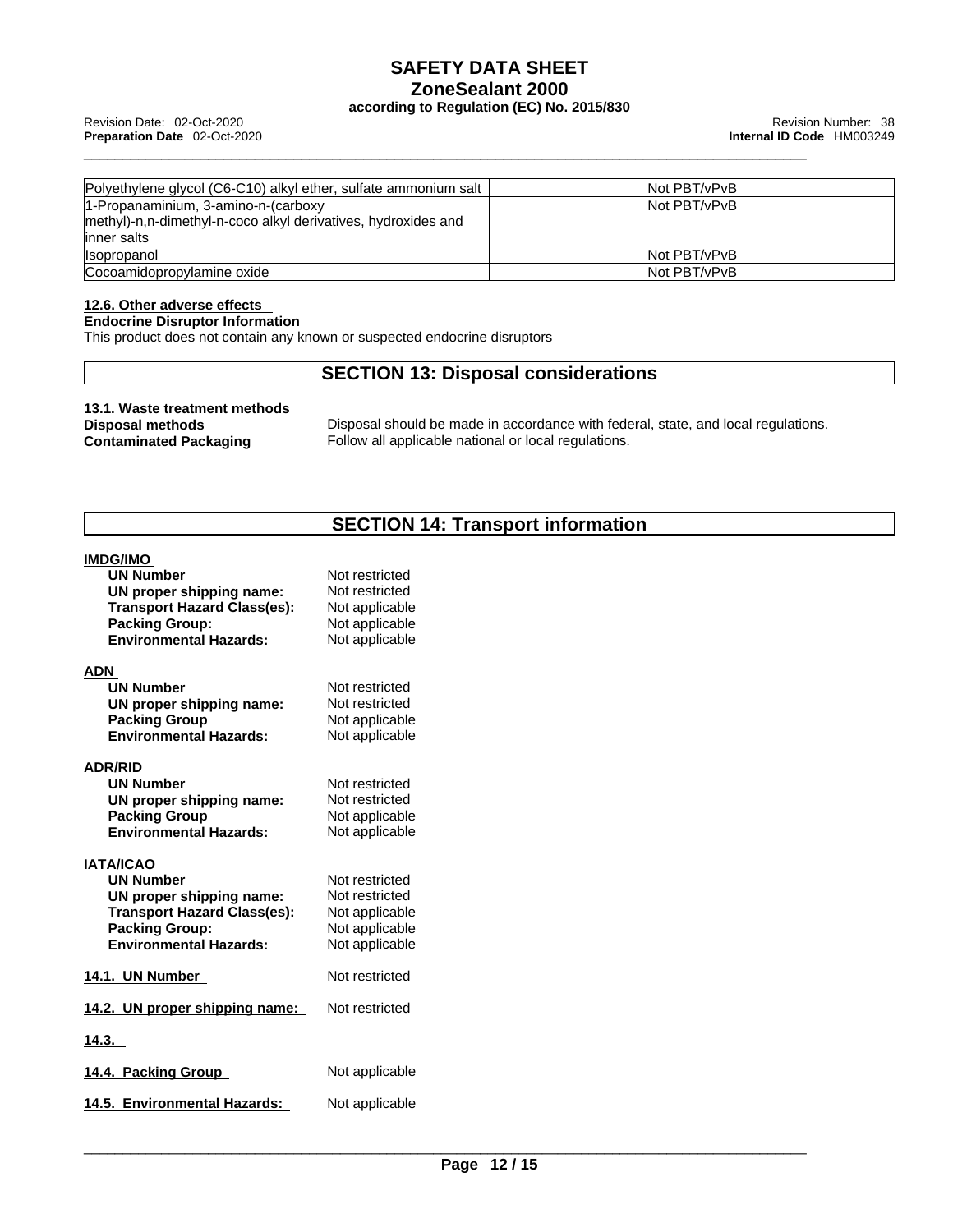#### **14.6. Special Precautions for User** None

**14.7. Transport in bulk according to Annex II of MARPOL 73/78 and the IBC Code** Not applicable

#### **SECTION 15: Regulatory information**

**15.1. Safety, health and environmental regulations/legislation specific for the substance or mixture**

**International Inventories<br>US TSCA Inventory** All components listed on inventory or are exempt. **Canadian Domestic Substances List** All components listed on inventory or are exempt. **(DSL)** 

**Legend** 

**TSCA** - United States Toxic Substances Control Act Section 8(b) Inventory  **EINECS/ELINCS** - European Inventory of Existing Commercial Chemical Substances/EU List of Notified Chemical Substances **DSL/NDSL** - Canadian Domestic Substances List/Non-Domestic Substances List

#### **Germany, Water Endangering Classes (WGK)**

WGK 2: Hazard to waters.

**Take note of Directive 92/85/EEC regarding maternity protection or stricter national regulations, where applicable.** Take note of Directive 94/33/EC on the protection of young people at work or stricter national regulations, where **applicable.** 

| <b>Substances</b>                         | <b>CAS Number</b> | <b>Seveso III</b> | <b>ITA LUFT</b> |
|-------------------------------------------|-------------------|-------------------|-----------------|
| Polyethylene glycol (C6-C10) alkyl ether, | 68037-05-8        | Not applicable    | Not applicable  |
| sulfate ammonium salt                     |                   |                   |                 |
| 1-Propanaminium, 3-amino-n-(carboxy       | 61789-40-0        | Not applicable    | Not applicable  |
| methyl)-n,n-dimethyl-n-coco alkyl         |                   |                   |                 |
| derivatives, hydroxides and inner salts   |                   |                   |                 |
| <i><b>Isopropanol</b></i>                 | 67-63-0           | Not applicable    | Not applicable  |
| Cocoamidopropylamine oxide                | 68155-09-9        | Not applicable    | Not applicable  |

| <b>Substances</b>                                                                                                                | <b>ICAS Number</b> | REACH (1907/2006) - Annex XVII -<br><b>Restrictions on Certain Dangerous</b><br><b>Substances</b> | <b>REACH (1907/2006) - Annex XIV -</b><br><b>Substances Subject to Authorization</b> |
|----------------------------------------------------------------------------------------------------------------------------------|--------------------|---------------------------------------------------------------------------------------------------|--------------------------------------------------------------------------------------|
| Polyethylene glycol (C6-C10) alkyl<br>lether, sulfate ammonium salt                                                              | 68037-05-8         | Not applicable                                                                                    | Not applicable                                                                       |
| 1-Propanaminium,<br>3-amino-n-(carboxy<br>methyl)-n,n-dimethyl-n-coco alkyl<br>derivatives, hydroxides and inner<br><b>Salts</b> | 61789-40-0         | Not applicable                                                                                    | Not applicable                                                                       |
| <b>Isopropanol</b>                                                                                                               | 67-63-0            | Not applicable                                                                                    | Not applicable                                                                       |
| Cocoamidopropylamine oxide                                                                                                       | 68155-09-9         | Not applicable                                                                                    | Not applicable                                                                       |

#### **15.2. Chemical safety assessment**

No information available

#### **SECTION 16: Other information**

#### **Full text of H-Statements referred to undersections 2 and 3**

H225 - Highly flammable liquid and vapor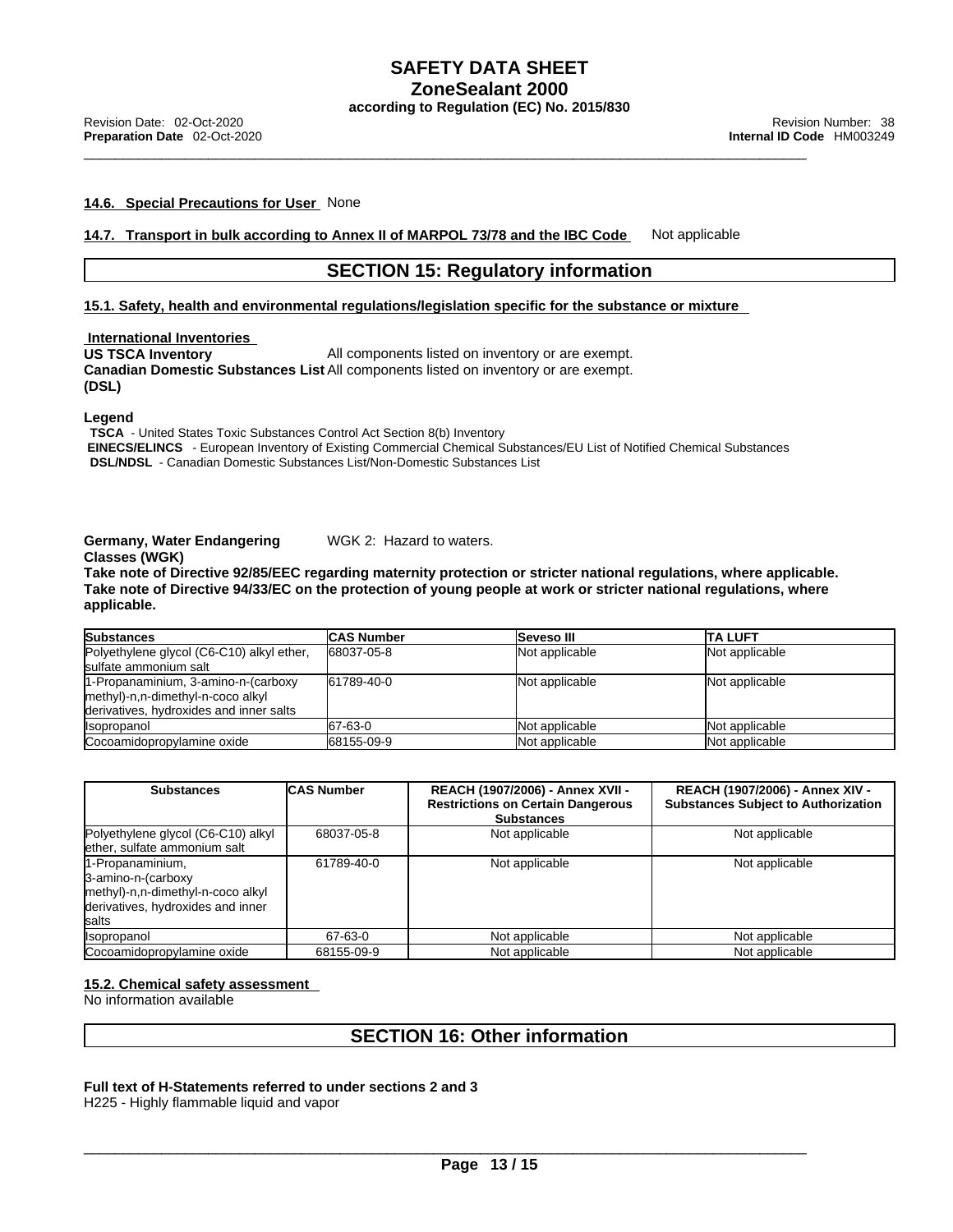\_\_\_\_\_\_\_\_\_\_\_\_\_\_\_\_\_\_\_\_\_\_\_\_\_\_\_\_\_\_\_\_\_\_\_\_\_\_\_\_\_\_\_\_\_\_\_\_\_\_\_\_\_\_\_\_\_\_\_\_\_\_\_\_\_\_\_\_\_\_\_\_\_\_\_\_\_\_\_\_\_\_\_\_\_\_\_\_\_\_\_\_\_ Revision Date: 02-Oct-2020 Revision Number: <sup>38</sup> **Preparation Date** 02-Oct-2020 **Internal ID Code** HM003249

H302 - Harmful if swallowed H315 - Causes skin irritation H318 - Causes serious eye damage H319 - Causes serious eye irritation H336 - May cause drowsiness or dizziness H400 - Very toxic to aquatic life H410 - Very toxic to aquatic life with long lasting effects H411 - Toxic to aquatic life with long lasting effects H412 - Harmful to aquatic life with long lasting effects **Key or legend to abbreviations and acronyms used in the safety data sheet** bw – body weight CAS – Chemical Abstracts Service CLP – REGULATION (EC) No 1272/2008 OF THE EUROPEAN PARLIAMENT AND OF THE COUNCIL on Classification, Labelling and Packaging of substances and mixtures EC – European Commission EC10 – Effective Concentration 10% EC50 – Effective Concentration 50% EEC – European Economic Community ErC50 – Effective Concentration growth rate 50% IBC Code – International Code for the Construction and Equipment of Ships carrying Dangerous Chemicals in Bulk LC50 – Lethal Concentration 50% LD50 – Lethal Dose 50% LL0 – Lethal Loading 0% LL50 – Lethal Loading 50% MARPOL – International Convention for the Prevention of Pollution from Ships mg/kg – milligram/kilogram mg/L – milligram/liter NIOSH – National Institute for Occupational Safety and Health NOEC – No Observed Effect Concentration NTP – National Toxicology Program OEL – Occupational Exposure Limit PBT – Persistent Bioaccumulative and Toxic PC – Chemical Product category PEL – Permissible Exposure Limit ppm – parts per million PROC – Process category REACH – REGULATION (EC) No 1907/2006 OF THE EUROPEAN PARLIAMENT AND OF THE COUNCIL concerning the Registration, Evaluation, Authorisation and Restriction of Chemicals STEL – Short Term Exposure Limit SU – Sector of Use category **Key literature references and sources for data** www.ChemADVISOR.com/ NZ CCID **HERA** OSHA ECHA C&L

**Revision Date:** 02-Oct-2020 **Revision Note** SDS sections updated: 2 5 7 8 10 11